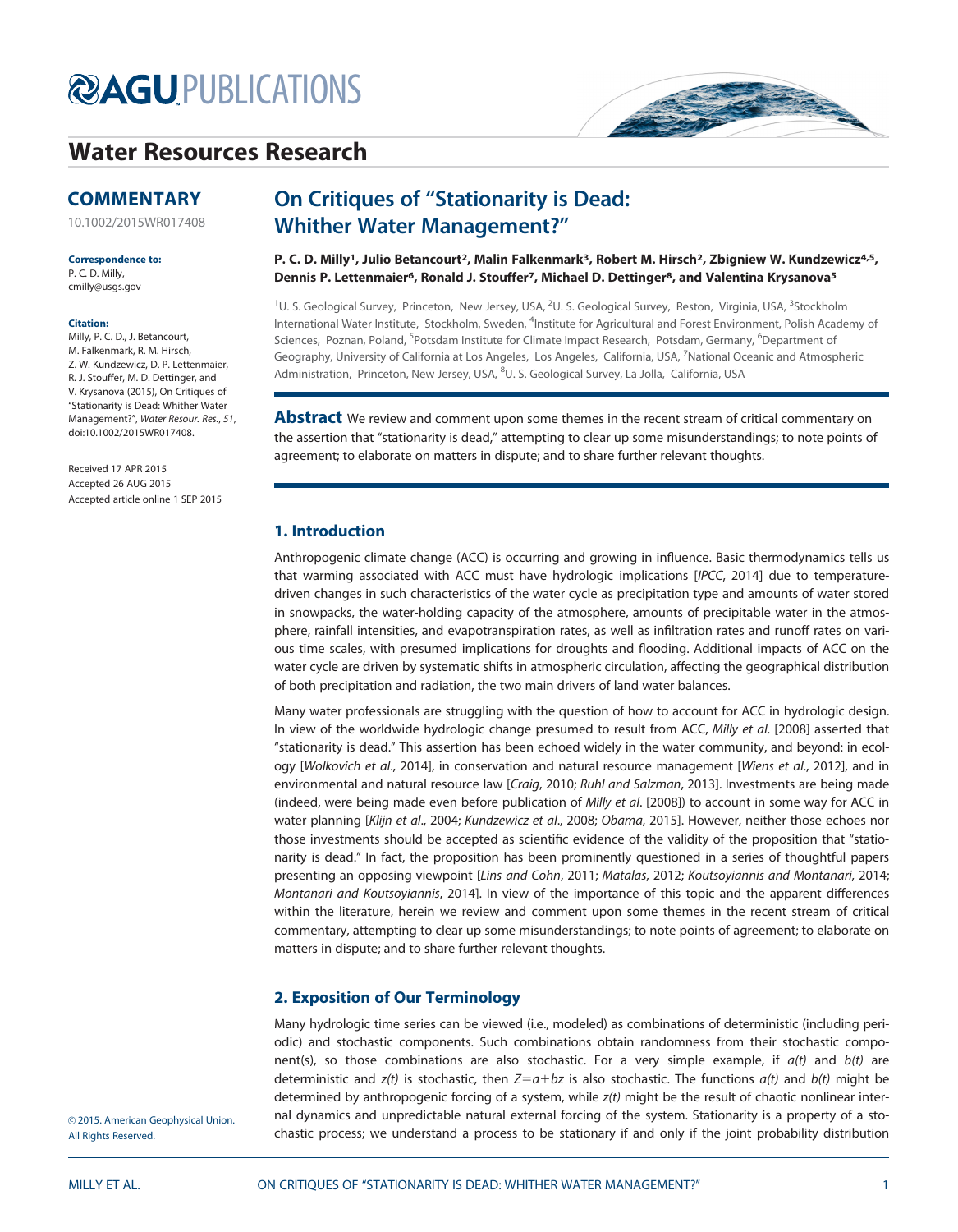function (pdf) of its state is invariant over time. A (necessarily stochastic) combination of deterministic and stochastic components (e.g.,  $Z$ ) can be nonstationary even though its stochastic component  $(z)$  is stationary. Indeed, many useful nonstationary stochastic models of hydrologic processes decompose the hydrologic signal into deterministic (where change is encapsulated) and stationary stochastic parts. Such decomposition allows application of statistical tools based on stationarity in the characterization of the stationary stochastic component(s) of observed time series.

Koutsoyiannis and Montanari [2014] assert that Milly et al. [2008] misused the term "stationarity." In view of the considerations laid out above, we think it is valid to say that, as a result of ACC, representations of hydrologic processes in the 21<sup>st</sup> century generally need to consider nonstationarity. In fewer and simpler words, suitable for the title of a Science "Policy Forum," and readily accessible to the reader (scientist or nonscientist), ''Stationarity is dead.'' We doubt that many readers misunderstood our message, and we suspect that the simplicity of the title helped to convey the message.

### 3. ACC in the Historical Hydrologic Context

Planning related to water has always depended (and always should depend) on assessment of past data to inform projections of future conditions. Over the past century or two, for a number of reasons, water professionals involved in planning needed to introduce into their process descriptions various changes in the deterministic components, the stochastic components, or both. Thus, hydrology has a long history of introducing concepts of nonstationarity to address a variety of human actions, including land-use and landcover change (e.g., deforestation, urbanization); land drainage; dams, diversions and water withdrawals; and groundwater depletion. In such cases, the impact on mean values, seasonality, and variability on a full range of time scales from subseasonal to multiyear at the downstream end of a watershed (or larger area in the case of groundwater development) can be projected using information about that individual watershed and a toolkit of science and engineering methods—often developed in other watersheds–that have become relatively well understood. In addition, the quality of this kind of forecasting capability can be reasonably assessed through the use of hindcast studies or results from other catchments.

Consideration of ACC's influence on hydrologic variables is an entirely different type of problem, because we do not have "tried and true" analytical tools for treating ACC, and because the relevant "control volume" of interest (i.e., to be simulated) is no longer confined to a single watershed (or somewhat larger area), but rather is global, even if the impact being considered is of watershed scale. Furthermore, we do not have other globes on which to experiment and from which to gain experience, nor is the time scale of ACC short enough or its signal strong enough for us to observe it well before managing it. In their visionary work, Revelle and Suess [1957] made the following observation about release of  $CO<sub>2</sub>$  by burning of fossil fuels: ''Human beings are now carrying out a large scale geophysical experiment of a kind that could not have happened in the past.'' It is a one-of-a-kind event, which simply does not fit the template of our historical encounters with hydrologic nonstationarity, nor has such rapid change in greenhouse-gas forcing been found in the paleo-record.

This uniqueness and immensity of ACC as a driver of hydrologic change—its grand space and time scales and its pervasiveness within the water cycle—led us to state that ''stationarity is dead'' due to ACC. It is expected to influence processes even in the most remote corners of the earth, where humans may be exerting virtually no local effect on the local hydrology.

### 4. Discussion of Critiques

Matalas [2012] stated that nonstationarity implies absence or secondary status of stationary random components. As can be understood from the exposition of our terminology and the example process Z, we do not see why this would be. And Montanari and Koutsoyiannis [2014] say that use of a nonstationary model does not ''allow'' one to get rid of stationarity. We agree that the stationarity concept is useful in the characterization of the z component of Z. One might counter that this implies stationarity is very much alive and well. This is a matter of semantics, but it seems clear from the context (e.g., reference to annual streamflow as an example of the process), that Milly et al. [2008] were declaring the death of the stationarity of stochastic representations of such bottom-line variables as annual streamflow (an example of a nonstationary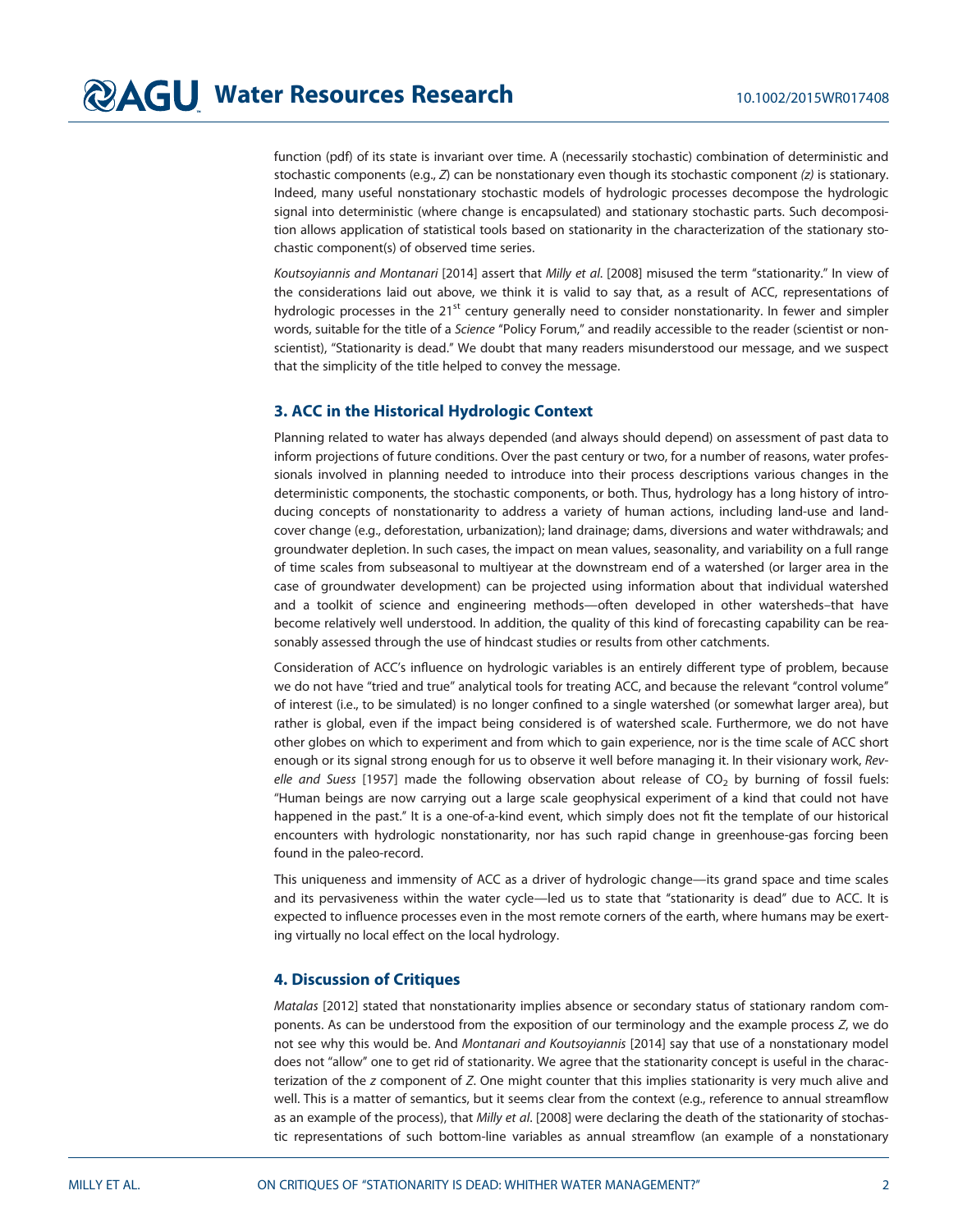process, analogous to Z), rather than the expiration of a useful analytic concept (statistical tools useful for characterizing a stationary process, z).

Thus, we have no fundamental argument with the statement [Montanari and Koutsoyiannis, 2014] that "any hydrological model ... is affected by uncertainty and therefore should include a random component that is stationary.'' We do not presume ''perfect knowledge'' of hydrologic systems–far from it–nor do we ''deem future scenarios obtained with deterministic [climate] models [to be] credible predictions of the distant future.'' In view of the wide disagreement among climate models, their collective bias, their imperfect parameterizations of unresolved processes, and their chaotic sensitivity to initial conditions, we understand physical climate-model projections to be samples of possible futures, subject to errors, and conditioned on assumed trajectories of atmospheric composition. Many uses of such projections in making a decision will need to include a reasonable estimation of the statistical properties of those errors and estimates of the probabilities of those trajectories. Other uses may explore selected examples or constructed scenarios from the outer limits of the available projections without assigning specific probabilities (e.g., along the lines of Stern et al. [2013] and Vermeulen et al. [2013]) in order to identify vulnerabilities and system failures that need to be avoided regardless of the probabilities. In either case, there is still value in the projections even with their uncertainties, if the uncertainties are acknowledged and accommodated.

Admission of the uncertain nature of climate projections does not preclude their use in a nonstationary model applicable in the future. Such a model could be viewed as the combination of a stationary component, representing the process in the absence of ACC, and an ACC component that contains both deterministic and stochastic parts, representing climate-model (or other deterministic) projections and their uncertainty, respectively.

It has been noted that "long-term persistence" [Lins and Cohn, 2011], "long memory processes" [Matalas, 2012], or ''conditioning'' [Koutsoyiannis and Montanari, 2014] can contribute to a stationary process being mistaken for a nonstationary one, as a result of sampling error. If the possibility of long-term dependence is allowed, it can be exceedingly difficult to overturn a null hypothesis of stationarity on the basis of observed data alone [Villarini et al., 2009]. Even so, if one accepts the prevailing scientific view of ACC, it follows from thermodynamics that the water cycle is now undergoing fundamental change, albeit one whose structure is poorly known. We find ourselves in a situation where the science suggests a substantial and growing ACC signal, yet the observable change may currently be indistinguishable from the chaotic internal variability and naturally (e.g., volcanically) forced variability of the climate system. However, because the ACC effects are growing in magnitude, they cannot readily be assumed to be negligible over the decades-long design horizon of engineered water systems. In such a situation, because there is reason to suspect that a trend exists, one should be sensitive to the substantial possibility of type-II errors: the probabilities of failing to recognize a trend––a signal hidden amidst overwhelming noise––when it does actually exist. Arguably, the world is in such a situation now. Vogel et al. [2013] point out that the type-II error "informs us about the likelihood of whether or not society is prepared to accommodate and respond to'' a trend that might not yet be detectable by the usual null-hypothesis significance test.

It has been noted [Montanari and Koutsoyiannis, 2014] that use of a nonstationary model adds parameters and thereby increases estimation variance. We agree, but should we ignore the uncertainty introduced by climate change, just because it is difficult to quantify? Should the enormous body of research on ACC amount to nothing when water decisions are made? It is not our suggestion that ACC effects should be identifiable from the observational record alone; this would be quite a challenge [Serinaldi and Kilsby, 2015]. Rather, we envision a major role for estimates of ACC trends that are informed by combination of climate theory, models, empirical analysis of hydrologic data, and expert opinion.

Montanari and Koutsoyiannis [2014] also state that ''Reliability of [deterministic model] projections is a necessary condition for obtaining less biased estimates, and therefore better defined mitigation policies for environmental risks.'' The difficulty with this statement is that ''reliability'' is a relative term. No model is perfectly reliable even for changes that are as straightforward as those created by urbanization. We suggest that the current generation of global climate models and their linkage with hydrologic models remain uncertain and insufficiently tested. But just because those models don't achieve a high level of ''reliability'' by some measure, it does not follow that the processes that they were designed to represent should be ignored in the planning process. We would argue that assessment of the reliability of these current models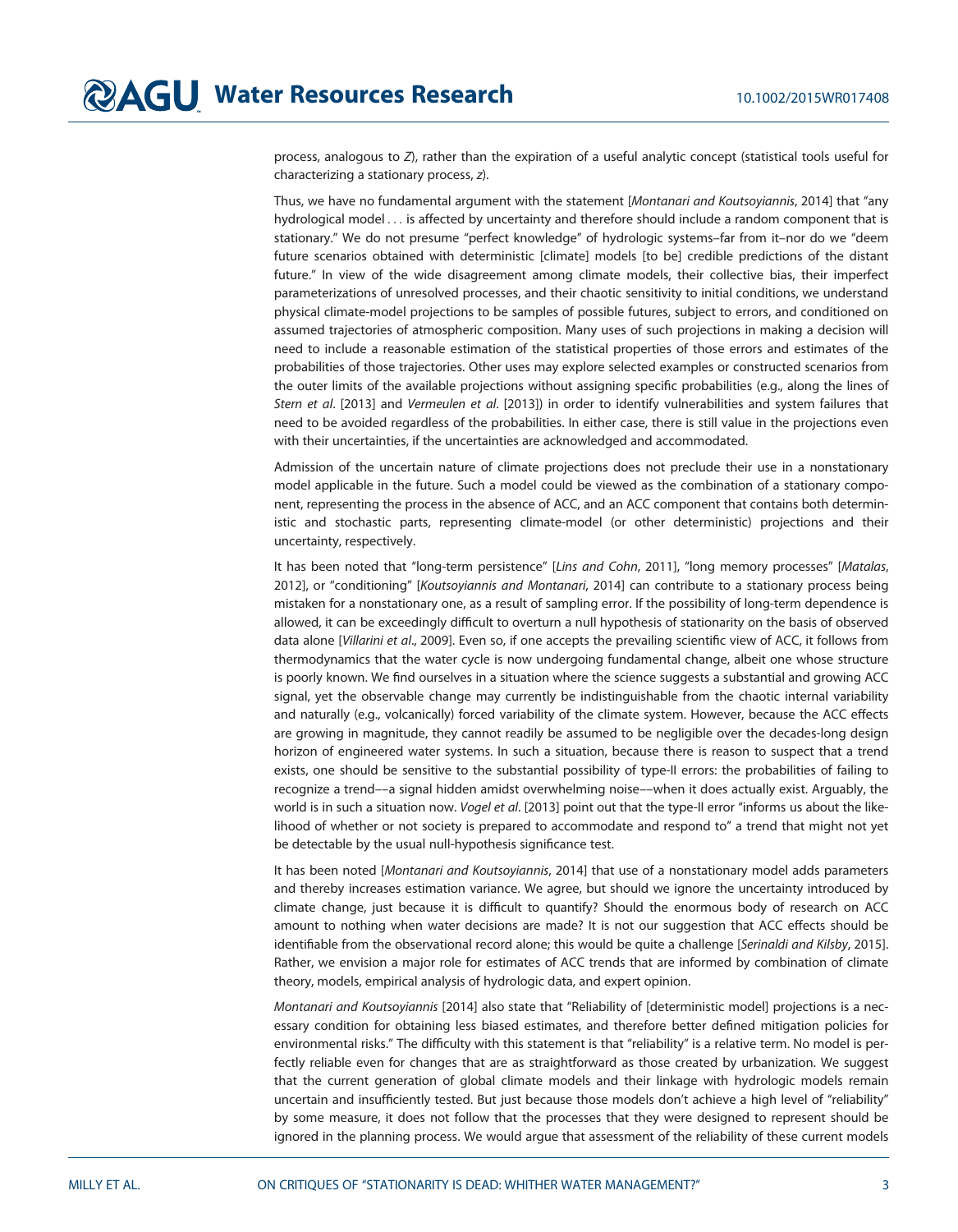(with respect to hydrologic variables) is an important goal for the hydrologic sciences, and this can only be accomplished through the use of accurate data and innovative data analysis approaches that are mindful of the nature of stationary but highly persistent stochastic systems. This assessment of reliability of the models (with respect to hydrology) involves not only assessing the biases of modeled mean values, but at least as importantly assessing the variances, the measures of persistence, and the presence of trend-like behaviors of accurate hydrologic data as compared to the outputs of models driven by the historic record of greenhouse forcing.

It is perhaps worthy of note that commentators apparently acknowledge the possible utility of a nonstationary stochastic model to account for ACC. Lins and Cohn [2011] suggest that (italics our own) "one might want to recognize the increased uncertainty that potential anthropogenic influences on climate change introduce," while Koutsoyiannis and Montanari [2014] allow that (italics our own) "In absence of credible predictions of the future, admitting stationarity (and *larger* uncertainty) provides a more consistent and more effective modeling option [than nonstationarity].'' We understand both of these suggestions, in essence, to imply the assumption of a deterministic temporal change in the pdf (specifically, the second moment) of a random process (evidently, from historical observations to future analysis period). As defined in the exposition of our terminology, the temporal change in the pdf constitutes a nonstationarity in the stochastic process.

We agree with our critics on the importance of data. We have very little knowledge about what the outcome of ACC will be. Precisely for this reason we stated the following [Milly et al., 2008]: "In a nonstationary world, continuity of observations is critical.'' The idea here is that we must use long-term hydrologic observations to help us evaluate, on an ongoing basis, how the changing atmosphere is changing hydrologic processes.

### 5. Concluding Remarks

We reiterate that "now is an opportune moment to update the analytic strategies used for planning [water] investments under an uncertain and changing climate" [Milly et al., 2008]. Finding approaches for dealing with the qualitatively different situation presented by ACC during the so-called "Anthropocene" [Crutzen, 2002; Steffen et al., 2015] is a major challenge. These approaches must combine various tools that are at our disposal, including deterministic, process-based science, and stochastic methods. We agree with Montanari and Koutsoyiannis [2014] that the way forward must ''bridge the gap between physically based models without statistics and statistical models without physics.'' We acknowledge well-founded concern in the community that wholesale abandonment of accepted tools and techniques in favor of speculation and untested and (or) poorly understood methods could introduce substantial risk of far-from-optimal solutions (i.e., gross overdesign or catastrophic system failures). In this regard, resorting to an entirely deterministic approach relying on one or more climate-model projections is a far-fetched idea that we neither proposed nor advocated. Neither did we suggest that the parameters of relevant nonstationary stochastic models could be identified solely on the basis of historical observations. Rather, we need an approach that is informed by advances in understanding and computation regarding the coupled global land-ocean-atmosphere system and by the pursuit of empirical analysis that is aimed at better evaluation of the deterministic and stochastic components of the hydrologic system we observe.

We do not suggest that the "suitable successor" [Milly et al., 2008] to stationarity has been found. Rather we continue to regard finding such a suitable successor as a major challenge to the community of hydrologists and water resource engineers.

#### References

Craig, R. K. (2010), "Stationarity Is Dead"—Long live transformation: Five principles for climate change adaptation law, Harvard Environ. Rev., 34 (1), 9–75.

Crutzen, P. J. (2002), Geology of mankind, Nature, 415, 23-23.

IPCC (2014), Summary for policymakers, in Climate Change 2014, Synthesis Report, edited by The Core Writing Team, R. K. Pachauri, and L. Meyer, pp. 6–15, IPCC, Geneva. [Available at [http://www.ipcc.ch/pdf/assessment-report/ar5/syr/SYR\\_AR5\\_SPMcorr2.pdf.](http://www.ipcc.ch/pdf/assessment-report/ar5/syr/SYR_AR5_SPMcorr2.pdf)]

Klijn, F., M. van Buuren, and S. A. M. van Rooij (2004), Flood-risk management strategies for an uncertain future: Living with Rhine river floods in the Netherlands?, Ambio, 33, 141–147.